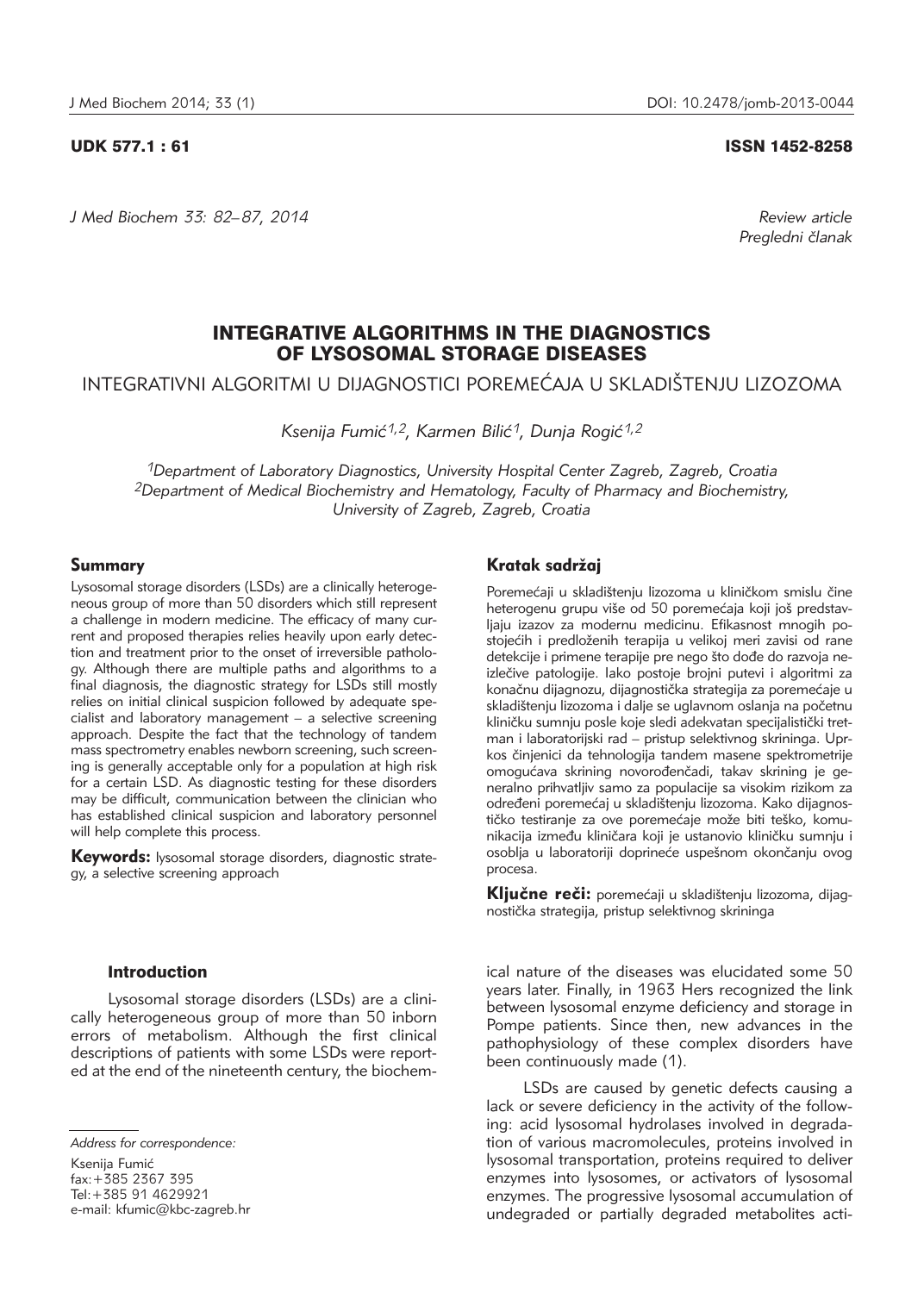vates a variety of pathogenic mechanisms that result in dysfunction of cells, tissues and organs. Storage may begin during early embryonic development and the clinical presentation for LSDs can vary from an early and severe phenotype to late-onset mild disease.

To date, the mammalian lysosome has been shown to contain about 60 soluble luminal proteins and about 25 transmembrane proteins. Recent proteomic studies suggest that there may be even many more proteins within this organelle. Discovery of such proteins has important implications for understanding the function of the lysosome but can also lead the way toward discovery of the genetic basis of human diseases with hitherto unknown etiology (2). Most LSDs are inherited in an autosomal recessive manner, except Fabry disease and Hunter syndrome which are X-linked recessive disorders, and Danon disease which is an X-linked dominant disorder.

Individually, LSDs are very rare, but this group as a whole has an estimated prevalence of around 1:5000–1:8000 live births (3). There have been a number of reports on the prevalence of particular LSDs in selected populations; thus, Gaucher disease and Tay-Sachs disease occur in the Ashkenazi Jewish population in the ratio of 1:855 births and 1:3900 births, respectively (4).

LSDs can be classified on the basis of the nature of accumulated substrates (e.g., mucopolysaccharidoses, lipid storage disorders, oligosaccharidoses) or, more recently, by understanding the molecular defect. According to the latter, the following disorders may be distinguished: non-enzymatic lysosomal protein defects; transmembrane protein defects; lysosomal enzyme protein defects; posttranslational processing defects of lysosomal enzymes; trafficking defects in lysosomal enzymes; polypeptide degradation defects; neuronal ceroid lipofuscinoses (5).

Despite some similarities in the clinical phenotype of different LSDs, there are no two disorders with identical pathophysiology. In some patients, the presentation may be in utero or during the neonatal period, whereas in others disease onset may occur in late adulthood. Although the disorders are generalized, one organ or body system may be affected more than others. The most frequent symptoms are the following: dysmorphic features; bony abnormalities (dysostosis multiplex); organomegaly; central nervous system involvement; neurological symptoms (develop mental delay, hypotonia, ataxia); ophthalmologic signs (corneal clouding or macular cherry-red spot); heart and cutaneous abnormalities; renal diseases. The common characteristic of all these symptoms is that they are progressive and the clinical course of disease should be understood as a dynamic process  $(1).$ 

Although a significant amount of information has been published on the molecular genetics and biochemistry of LSDs, the link between storage material and disease pathogenesis has not yet been fully understood. The lysosome is no longer viewed as just an end-point degenerative compartment. We are aware that lysosomes are integrally involved in phagocytosis, autophagy, exocytosis and receptor recycling. The knowledge about the entire endosome-lysosome system will be critical in understanding the complex pathogenesis of LSDs (6). Each disorder, however, has a wide spectrum of clinical presentations depending on the effect of mutations on residual enzyme activity. Other factors, including genetic background and environmental factors, presumably play a role in disease progression.

#### Results of a diagnostic algorithm for LSDs – benefits for patients

LSDs were for a long number of years of marginal interest to clinicians and laboratory diagnostics, as these disorders were considered mostly incurable and were associated with lethal outcome. The diagnoses made were used chiefly for genetic counselling, while the therapy was symptomatic. Over the past two decades, considerable progress has been made in the treatment of LSDs and with regard to the outcome of patients.

Enzyme replacement therapy (ERT) for type 1 Gaucher disease opened an era of replacing the deficient enzyme in the lysosome with a recombinant enzyme. The results were encouraging and have transformed the lives of patients (7). Currently, approved ERT is available for Fabry disease, Pompe disease, some mucopolysaccharidoses (MPS) (MPS type I, MPS type II, and MPS type VI). Clinical trials of ERT are underway for a number of LSDs (MPS type IVA, Niemann-Pick disease type B, metachromatic leukodystrophy). However, there are some clinical limitations of ERT: it is a time consuming procedure typically given to patients every two weeks by intravenous infusions; insufficient biodistribution; does not cross the blood–brain barrier (BBB) to any significant extent so it cannot be used to treat the central nervous system. To overcome this challenge, some efforts have been made with modified recombinant enzymes able to cross the BBB with intrathecal injections or with high-dose ERT (8). Another promising therapy which has been approved for some LSDs (Gaucher disease type 1, Niemann-Pick type C) is substrate reduction therapy (SRT) with orally available small molecules of imino sugar which can cross the BBB. However, this compound has some side effects (gastrointestinal symptoms, polyneuropathy) (9).

Ever better understanding of the pathophysiology of LSDs has broadened the approach to therapy with the endosomal-autophagic-lysosomal system to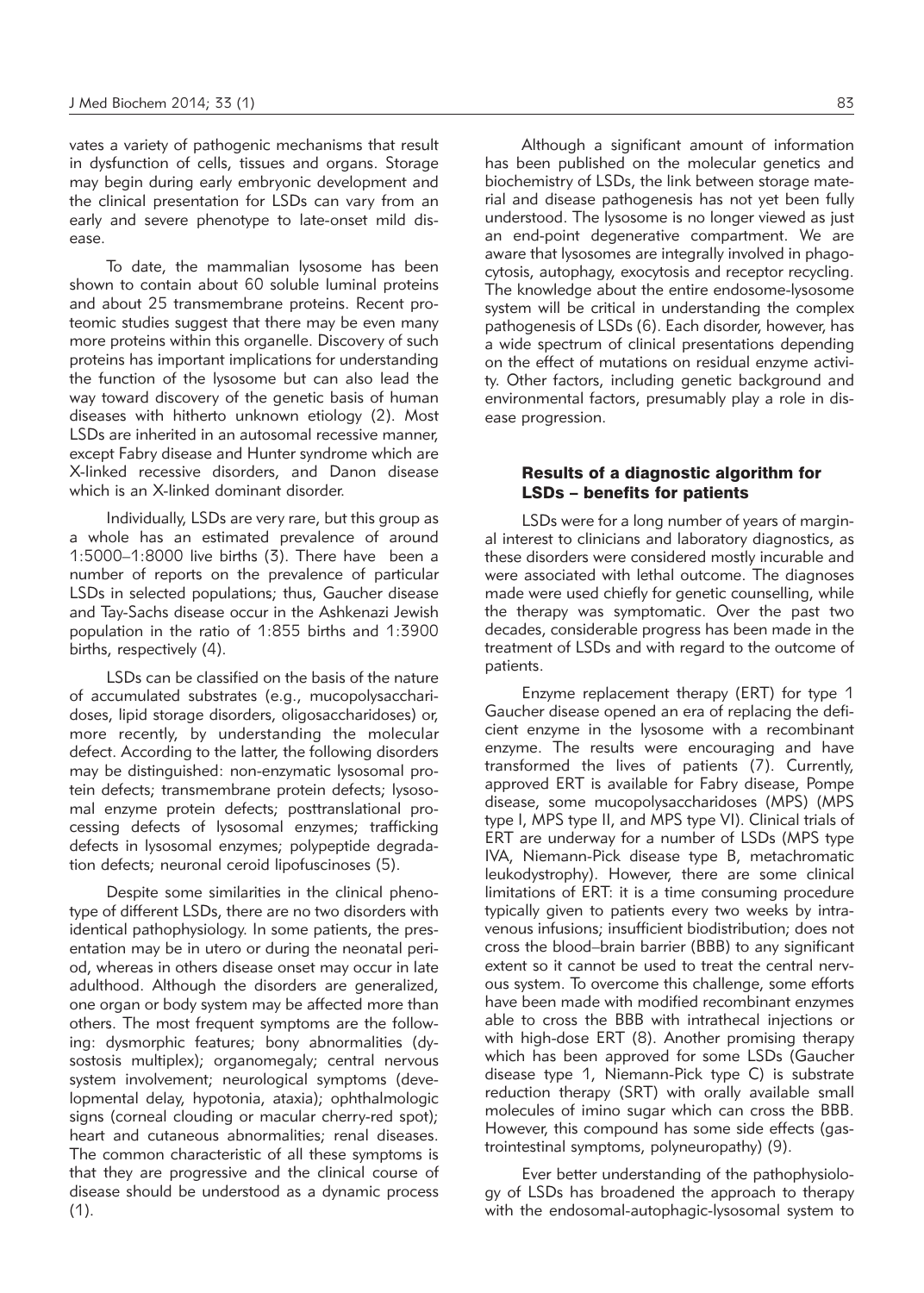a pathogenic cascade that impacts multiple cellular systems and organelles. Progression in knowledge has resulted in the fact that there are currently several other approved treatments and experimental strategies to restore catabolic activity: bone marrow transplantation, enzyme enhanced therapy, gene therapy, stop codon read-through therapy, calcium modulation therapy, molecular chaperone reactivating defective enzyme and others (10). The therapy approach has so far been based either on reducing the amount of produced substrate that cannot be adequately degraded in the lysosome, or on intense substrate degradation. More recently, a master regulator of lysosomal biogenesis and function transcription factor (TFEB) has been proposed as a therapeutic approach (enhanced exocytosis therapy). TFEB promotes the degradation of lysosomal substrates, controls the number of lysosomes and regulates expression of lysosomal genes. Promising results of testing of the above-mentioned therapeutic strategies in tissue culture models and/or in animal models of LSDs offer hope that physicians and patients will, in the near future, have the possibility to choose the most optimal therapy for each patient (11). However, one should be aware that the efficacy of many current and proposed therapies relies heavily on early detection and treatment prior to the onset of irreversible pathology.

### From clinical suspicion to final diagnosis – selective screening

In general terms, there is no simple diagnostic screening test which can detect all LSDs. As these diseases may present with a broad range of phenotypes, with a variable age of onset, symptom severity and degree of central nervous system involvement, a generally accepted strategy of laboratory diagnostics is implemented in the form of the so-called selective screening. Such a diagnostic approach is based primarily on establishing clinical suspicion, appropriate specialist management and final confirmation of the diagnosis by laboratory tests. In addition to the abovementioned most common symptoms, physicians are often, when establishing a clinical suspicion, faced with the problem of patients presenting with isolated symptoms that occur more frequently in other nonlysosomal disorders (e.g., neurological symptoms, behavioural disturbance). Besides, the attitude that involves consideration of LSDs only after all other possible diseases have been excluded is still present to a significant extent.

Establishment of clinical suspicion is in the diagnostic algorithm followed by appropriate specialist management (neurological, radiological, ophthalmological, etc.) and laboratory diagnostics in specialist metabolic laboratories for selective screening. Organization and test range in metabolic laboratories differ in individual countries. Regardless of that, however, it is – before considering specific tests – appropriate to consider an unspecific test that may also aid in the diagnostic process. For example: continuously elevated activity of creatine kinase (Pompe disease?); unexplained proteinuria (Fabry disease?); vacuolated lymphocytes (different LSDs); specific cells in bone marrow aspirates (Gaucher cells, Niemann-Pick foam cells). All relevant clinical, morphological and biochemical patient data should be forwarded (in an appropriate form) together with the biological material to a metabolic laboratory for selective screening and aid in selecting adequate tests and interpretation of obtained results.

If clinical suspicion is undetermined, the diagnostic process usually proceeds with a *preliminary screening test*. In most cases, this includes glycosaminoglycans (GAGs) and oligosaccharide excretion pattern in urine. Adequate sample quality is essential for such urinary screening. For oligosaccharide analysis, the necessary sample is first morning urine, while a 24 h urine sample is preferred for GAGs analysis. If MPS diagnosis has been made after established clinical suspicion and initial laboratory management, running a qualitative analysis of GAGs simultaneously with quantitative analysis is strongly recommended to reduce false negative GAG results. The urinary excretion of GAGs is high in infants and young children and decreases with age, when normalized to creatinine (12). Thus, in the case of some MPS, the excretion of total GAGs can be borderline or even below the reference range for age. Such an approach is especially important if MPS IVA is considered a possibility, particularly for patients with a mild form of disease who do not present with symptoms until adolescence. Some spot tests and turbidity tests are no longer recommended because of very poor specificity and sensitivity. Currently, quantitative analysis of GAGs in most laboratories is usually performed by spectrophotometric analysis with dimethylmethylene blue (13). For qualitative GAG analysis, laboratory can use either multiple-step thin layer chromatography (TLC) or multiple-step electrophoresis and TLC for oligosaccharide separation. Despite the available methods, interpretation of results is still subjective and can be challenging. Therefore, participation of the laboratory in external proficiency testing is strongly recommended, e.g., the EQA scheme provided by the European Research Network for Evaluation and Improvement of Screening, Diagnosis and Treatment of Inherited Disorders of Metabolism (ERNDIM). Recently, liquid chromatography – tandem mass spectrometry (LC-MS-MS) has also become available for detection of urinary GAGs and oligosaccharide analysis (14). The results obtained by such screening may narrow diagnostic suspicion to only a few possible LSDs (for instance, a report of isolated heparan sulfate fraction indicates MPSs type III) or exclude a considerable number of LSDs. Besides GAGs and oligosaccharides, there are also more specific preliminary tests in urine such as the quantitative assess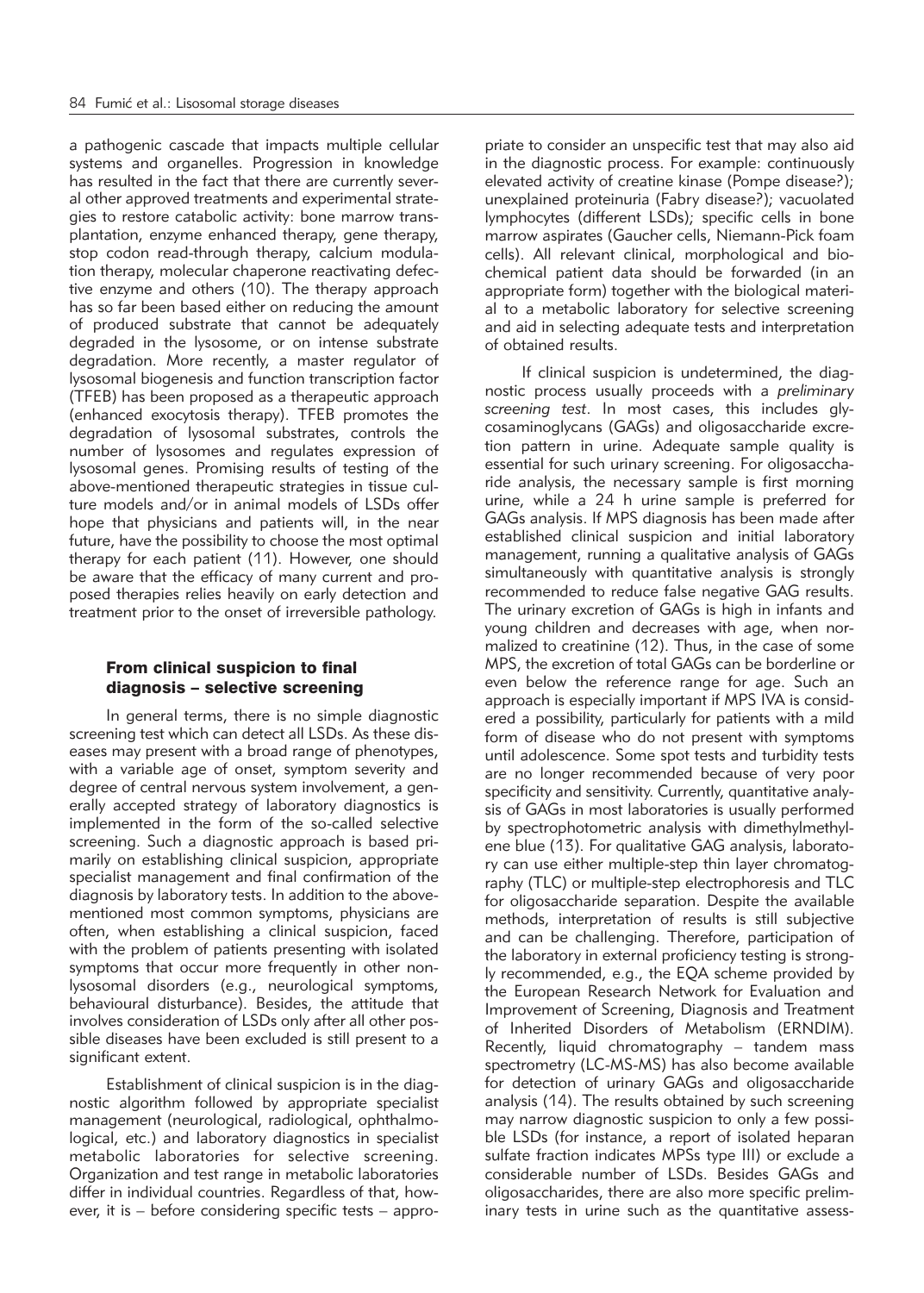ment of urinary sulfatide which can be useful in case of discrimination between metachromatic leukodystrophy and the pseudodeficiency or increased urinary excretion of free sialic acid in sialic acid storage diseases.

Plasma chitotriosidase (an enzymatic marker of macrophage activation) measurement could be helpful as initial screening primarily when Gaucher or Niemann-Pick disease is suspected. When interpreting the obtained concentrations, we should take into account that a patient might have a 24-base pair duplication in the chitotriosidase gene which prevents the formation of chitotriosidase protein (possibility of a false negative result), and that moderately elevated chitotriosidase activity may be expected also in other LSDs (GM1-gangliosidosis, Krabbe disease, alphamannosidosis, Wolman diseases, etc.), as well as in non-lysosomal diseases (sarcoidosis, glycogenosis type IV, beta thalassemia, etc).

The following step in the diagnostic algorithm of LSDs should include *lysosomal enzyme activity analysis*. Lysosomal enzymes are present in almost all tissues and biological samples. Hovewer, serum is useful chiefly in the case of suspicion of mucolipidoses. *Leukocytes* isolated from whole blood are the most useful material for most lysosomal enzymes. Efforts should be made, however, to perform leukocyte isolation 24 h post-draw at the latest. Lymphocytes isolated from whole blood are necessary to establish the diagnosis of Pompe disease because of possible interference between isoenzymes in leukocytes. For adequate lymphocyte isolation, blood should be in the laboratory 4 h post-draw at the latest.

Sample deterioration may also become an issue when the shipping of whole blood to laboratory takes too long and/or is done at inappropriate temperature. Besides, only after the procedure of leukocyte/lymphocyte isolation is it possible to establish if sample quantity was sufficient for enzyme activity determination. Fibroblast samples are recommended for enzyme activity analysis of all LSDs, or even necessary in some cases (e.g., sialidosis, mucolipidosis types II and III). However, skin punch biopsies are invasive and approximately 3–6 weeks are required prior to the analysis of culture cells. In the last 5 years, *dried blood spot* (DBS) samples have become very popular and practical for measurement of lysosomal enzyme activities. Such sampling has a lot of advantages: easy to collect and store, only small blood volumes are required (i.e.,  $60 \mu L$ ), samples can be shipped via regular mail at room temperature. Besides these advantages, there are some issues for DBS assays (influence of hematocrit, hemoglobin, leukocytosis; absence of quality control schemes; laboratories have different cutt-off values and use different units). A prerequisite for adequate interpretation of measured values is adherence to the general guidelines for DBS sample preparation, handling and storage (15). DBS

methods are still considered as screening methods. Confirming positive DBS results by enzyme activity analysis from second samples (e.g., leukocytes, fibroblasts, DNA) is strongly recommended.

Lysosomal enzyme assays of the above-mentioned samples are usually performed using synthetic (fluorimetric or colorimetric) substrates. The radiolabelled substrates are used for a very limited number of proteins (e.g., sphingolipid activator proteins). In addition to these currently used methods, MS-MS based methods have been developed and successfully introduced into routine metabolic laboratory. The advantage of this method is its ability to quantitate multiple reaction products from a single incubation and injection from a single 3.2-mm DBS (16).

Regardless of the methods used, an additional lysosomal enzyme (control enzyme) should be measured for each enzyme assay to control sample integrity. Further, enzyme activity in the late-onset form of LSDs can be near normal in any enzyme assay. It should be kept in mind that there are also individuals who show greatly reduced enzyme activity but remain clinically healthy (»pseudodeficiency«). Conversely, there are circumstances in which affected individuals with clinical pictures containing some glycosphingolipidoses show normal activity of the relevant lysosomal enzyme. These patients should be investigated for a potential defect of an activator protein or saposins (e.g, a clinically suspected metachromatic leukodystrophy patient with normal arylsulphatase A activity and abnormal patterns of urinary sulphatides should be referred for a molecular genetic analysis of the prosaposin gene). *Molecular analysis* can confirm the enzymatic diagnosis of an LSD and clarify the type of genetic variation. In cases with known genotypephenotype correlation, this information is crucial for anticipating the course of disease and for evaluating treatment options such as pharmacological chaperones or substrate reduction therapy. Besides conventional molecular analysis techniques, in some cases, additional molecular studies are needed to detect deletions/insertions, gross rearrangements and potential transcription defects (e.g., patients affected by X-linked Fabry disease in which no mutations have been identified by a traditional molecular genetic technique). When a novel mutation is identified, further investigation may be needed to determine whether or not it is pathogenic in nature. Moreover, genotyping individual LSD patients is important for genetic counselling and also allows identification of carriers in a family. In general, the interpretation of molecular results should be careful in order to avoid misinterpreting a disease-causing mutation as a polymorphism, and vice versa.

If a clinician strongly suspects the presence of LSD but initial biochemical test results are normal, *biopsies* from extraneural *tissues* (skin or conjunctival) should be performed. Ultrastructural examination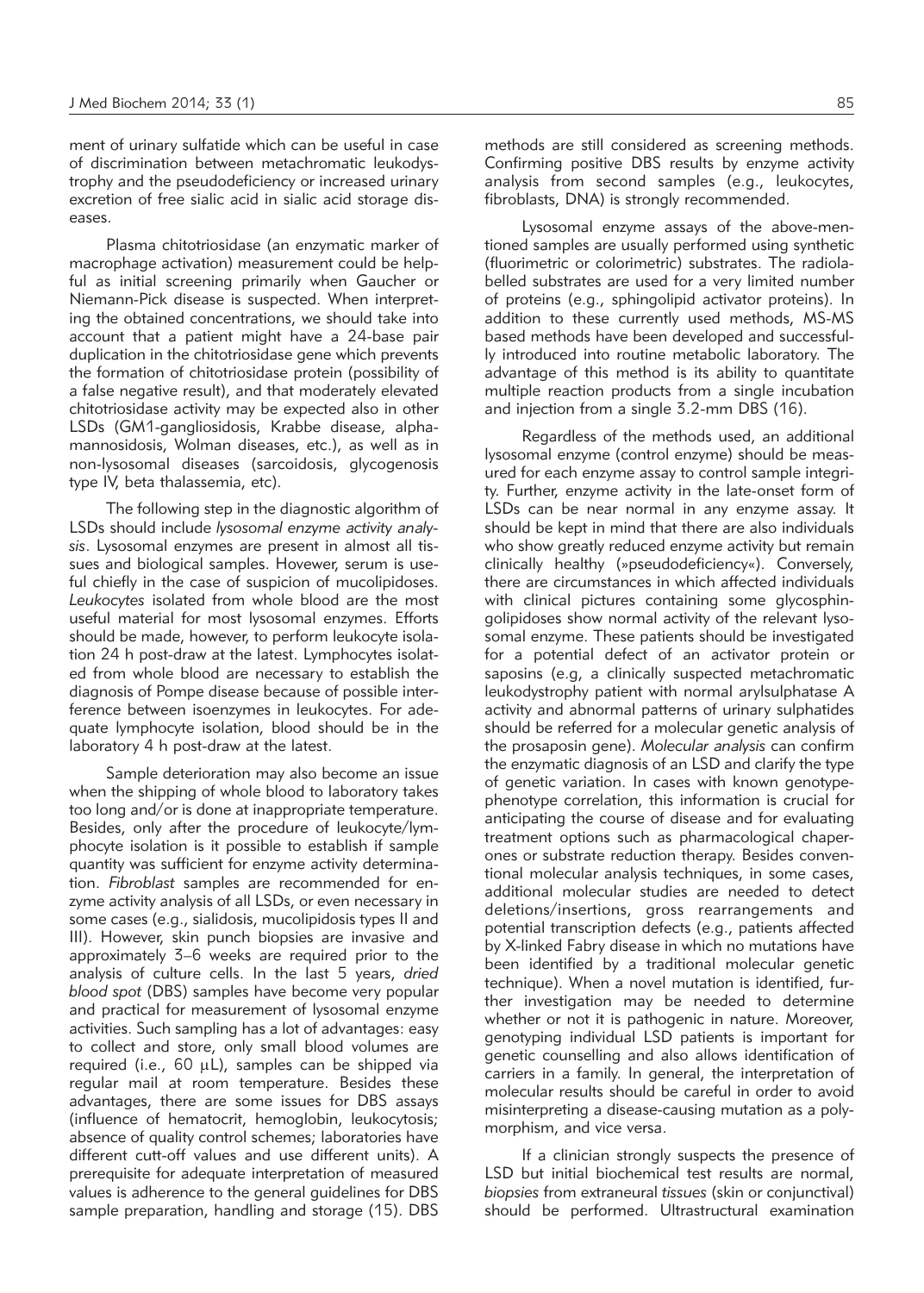with electron microscopy may be helpful to confirm the presence of lysosomal distension. If further investigation is necessary and disorders are not readily detected by blood or urine testing, then e.g. activator protein or saposin deficiency should be considered. Skin fibroblast culture is mandatory for diagnosis in this situation. More specialized tests on fibroblasts will be needed for transport and activator protein defects.

Due to all of the above, and depending on individual lysosomal disease and patient's clinical data, diagnosis is usually made from the age of several weeks to several months after the established clinical suspicion. All past experience indicates that the basic prerequisite for speedy establishment of diagnosis of these disorders requires close collaboration between laboratory specialists and clinicians.

### Diagnostic strategy for LSDs – Imperative for early detection

Due to increasing possibilities of treatment, an increasing number of reports have in the last years addressed the need for making diagnosis as early as possible (before irreversible organ and tissue damages occur) and for introducing treatable lysosomal diseases in *newborn screening programs* (17). This need has been supported by the information that lysosomal enzymes retain their activity in dried blood spots on filter paper, by development of high throughput fluorimetric methods, by increasingly available tandem mass spectrometry (MS-MS) technology, and particularly by development of the MS-MS multiplex assay. The availability of the multiplex technology has facilitated the technical aspect of testing, making it easier to identify LSDs. Pilot studies of newborn screening for specific LSDs (Fabry, Pompe, Gaucher and MPS-I) carried out so far in some countries have indicated a much greater prevalence than the prevalence estimated by clinical diagnosis (18, 19). This increase in prevalence is primarily due to recognition of later-onset forms of LSDs. Early detection of these disorders has other potential advantages. It will enable genetic counselling of parents and help avoid the prolonged and stressful process of diagnosis. Newborn screening holds the promise of early disease detection. However, presymptomatic diagnosis raises a number of ethical issues regarding the consequence of private mutations, parent–newborn relationship and patient management and treatment. Prior to introduction of such an approach to LSD diagnostics, the balance should be considered

between potential harm and benefit for the patient and the family.

Due to all of the above, high risk patient popu*lation screening* currently appears to be warranted (e.g., screening of dialysis patients and those with left ventricle hypertrophy for Fabry disease, screening of myopathic patients for Pompe disease).

## The role of biomarkers in the algorithm for LSD diagnosis and follow-up

Biomarkers are presently routinely used in all areas of modern medicine. Introduction of ERT in treating patients with type 1 Gaucher disease has imposed the need for routine monitoring of treatment course. In addition to clinical, radiological and hematological management, determination of serum activity of the enzyme chitotriosidase – as the first biomarker in this group of disorders – began in 1994. Since then, we are actually still searching for »ideal« biomarkers for all LSDs. Plasma pulmonary and activation-regulated chemokine (PARC/CCL18) has been found particularly useful for the evaluation of those Gaucher patients who are chitotriosidase- deficient. Biomarkers for some LSDs should be disease-specific and should reflect not one particular symptom but rather the total body burden of storage cells. Clinical applications of current biomarkers (primary and secondary accumulating metabolites or proteins specifically secreted by storage cells) involve aiding diagnosis, monitoring disease progression, and assessing therapeutic efficacy. Routine use of established LSD biomarkers (e.g., globotriaosylceramide-Gb3 and lyso-Gb3 (Fabry disease); glucose tetrasaccharide (Pompe disease); plasma oxysterols (Niemann-Pick type C)) is often limited by the necessary tandem mass spectrometry technology (20). A more recent proteomics approach will certainly lead to the detection of an ideal biomarker, at least for some LSDs.

It is important to state that continuous monitoring of changes in biomarker levels has one of the decisive roles in drug dose correction, which may result in cost reduction for the otherwise very expensive therapy.

#### Conflict of interest statement

The authors stated that there are no conflicts of interest regarding the publication of this article.